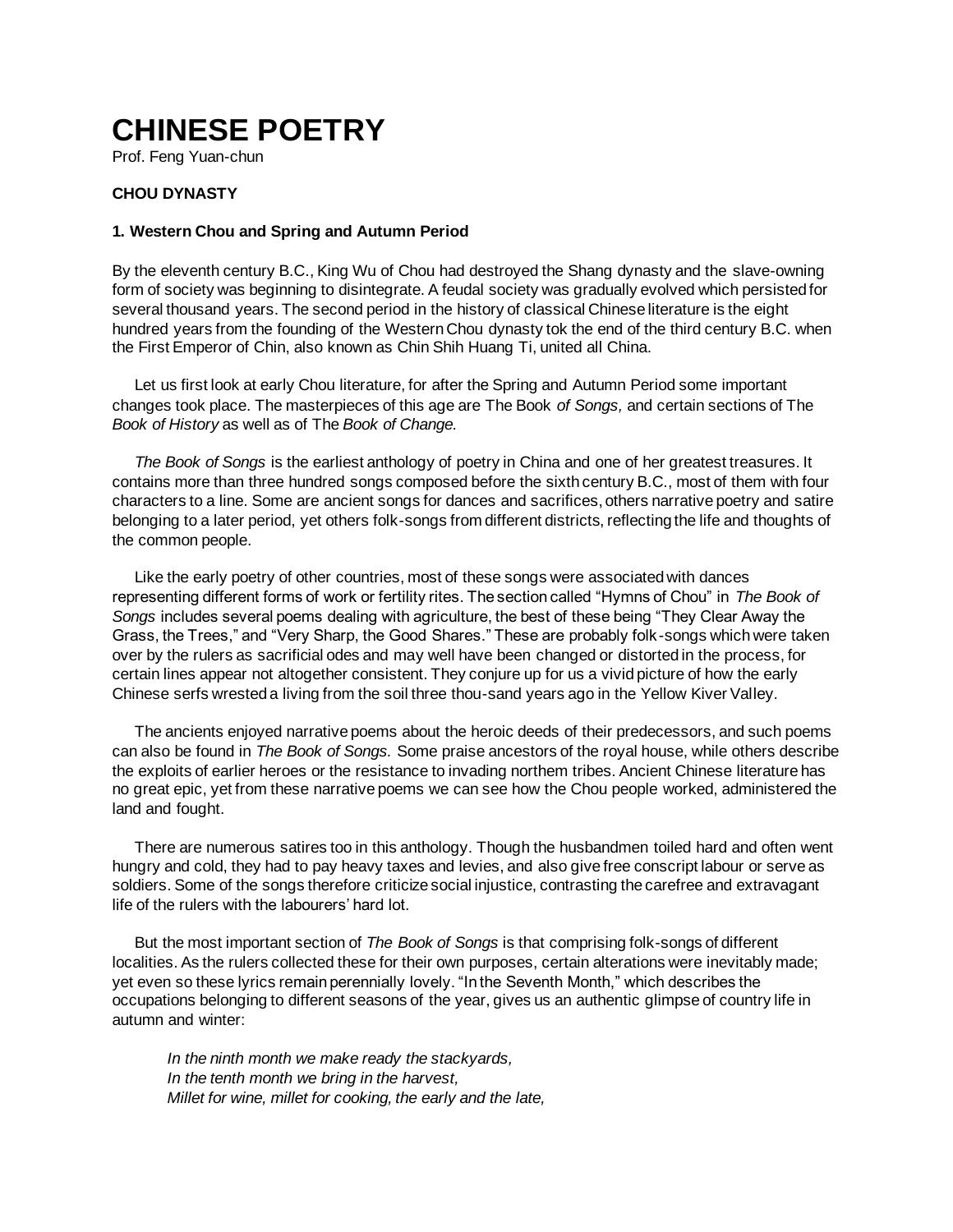*Paddy and hemp, beans and wheat. Come, my husbandmen, My harvesting is over, Go up and begin your work in the house, In the moming gather thatch-reeds, In the evening twist rope; Go quickly on to the roojs. Soon you toill be beginning to sow your many grains. i*

The serfs not only worked hard for the lord of the manor, but endured humiliating treatment too especially the womenfolk:

*The spring days are drawing out; They gather the white aster in crowds. A girl's heart is sick and sad, Forced to go home with the lord.*

Hatred for their masters is expressed in such songs as "Chop, Chop, They Cut the Hardwood":

*You do not sow, you do not reap, Yet you have com, three hundred stackyards! You do not hunt, you do not chase, Yet see all those badgers hanging in your courtyard!*

The poem "Great Rats, Great Rats" voices similar resentment and the longing for a better future:

*Great rats, great rats, Keep away from our wheat! Three years we have worked for you, But you have spurned us; Now we shall leave this land For a happier one — That happy land, that happy land,* There we shall find all that we need.<sup>ii</sup>

There are many beautiful love poems in *The Book of Songs.* Some describe honest courtship and lasting devotion, others unhappy love affairs and marriages, and the sorrows peculiar to women in feudal times. Thus in the poem "We Thought You Were a Simple Peasant," at first we find two lovers devoted to each other.

*I climbed that high wall To catch a glimpse of Fu-kuan, And when I could not see Fu-kuan, My tears fell on the flood. At last I caught sight of Fu-kuan, And how gaily I laughed and talked! You consulted your yarrow-stalks And their patterns showed nothing unlucky. You came with your cart And moved me and my dowry.*

But later the man proved untrue.

*The mulberry leaves have fallen, All yellow and seared, Since I came to you,*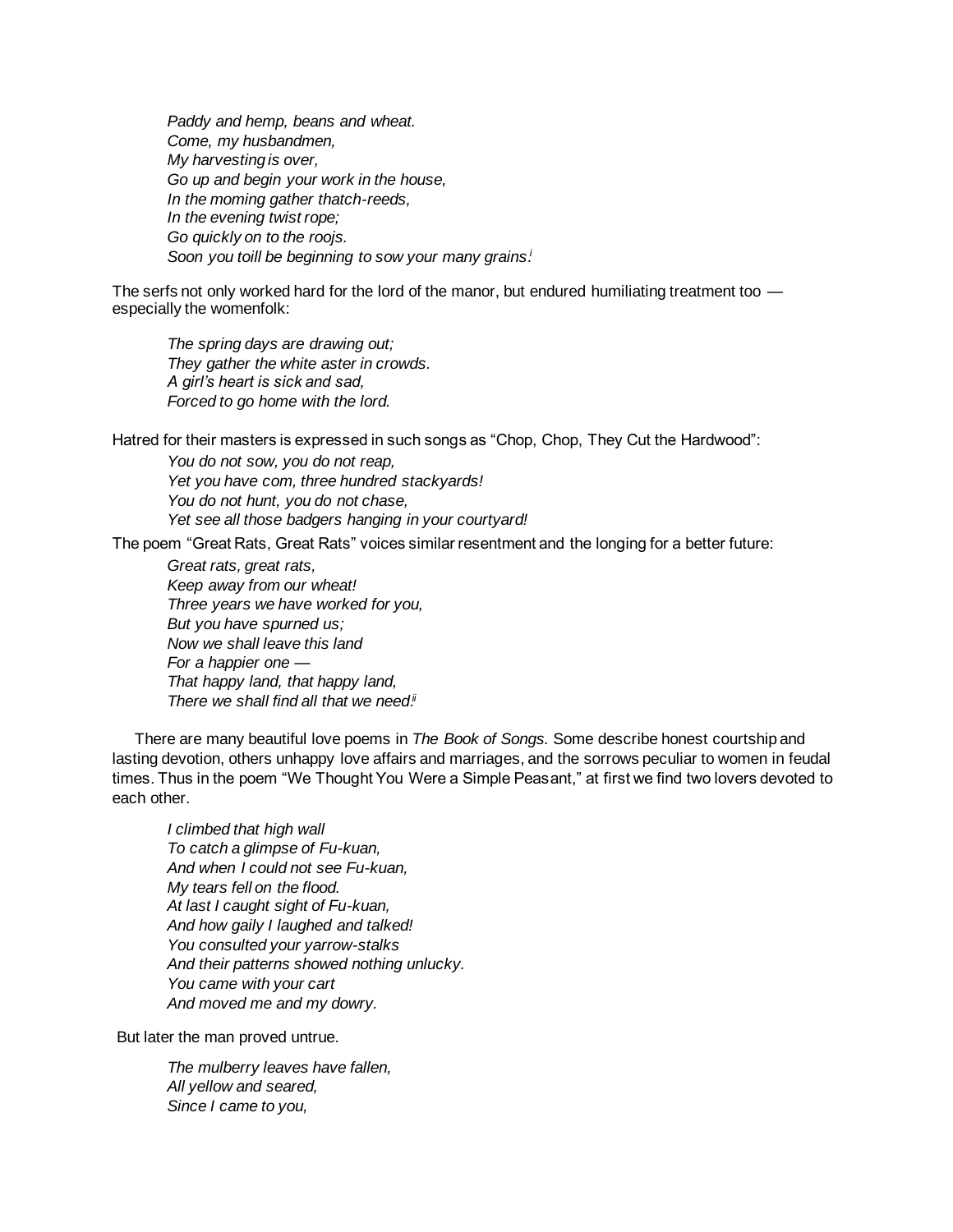*Three years I have eaten poverty. The waters of the Chi were in flood; They wetted the curtains of the carriage. It was not I who was at fault; It is you who have altered your ways, It is you who are unfaithful,* **Whose favours are cast this way and that.<sup>ii</sup>** 

*The Book of Songs,* especially its section of folk-songs, holds a very high position in Chinese literature. Though feudal commentators distorted the meaning of many of the poems, for over two thousand years this collection has been dear to innumerable Chinese readers. These beau-tiful lyrics with their graphic images and simple evocative language give a true picture of life in the Chou dynasty and laid the foundations of the fine tradition of realism in Chinese poetry.

Roughly contemporaneous with *The Book of Songs* are the historical records in *The Book of History* and the explanations of hexagrams used for divination in The *Book of Change.*

*As* Chou dynasty prose developed from the Shang oracle bones and bronze inscriptions, *The Book of History* shows resemblances to the bronze inscriptions while *The Book of Change* is reminiscent of the earlier oracles. Much of *The Book of History* dates from a later period, but a few of the seetions on the Western Chou and early Eastern Chou period were actually written at this time.Although most of these record the statements and actions of rulers, they give us a picture of the serfs' conditions. And as the explanations of the sixty-four hexagrams in *The Book of Change* have a folk origin, they too supply us with much general information about life in those days. Thus there are references to fishing and hunting, husbandry and agriculture, war, sacrifice and marriage, food and drink, housing and clothing. If we disregard the many mystical commentaries and false interpretations of these books written in the past, they remain important prose works of the early Chou dynasty.

### **2. Warring States Period**

The works of the Warring States Period are entirely unlike the earlier Chou literature.

After the Spring and Autumn Period, there was a change in the system of landownership and gradually a new landlord class appeared. In the course of the struggle between these new land-owners and the old feudal chiefs, the literati emerged as a prominent group and began to domi-nate all cultural activities. More important stili, after the Chou people advanced eastwards from the Wei River to the Yellow River Valley, even the Yangtse Valley changed. And when the king-dom of Chu with its distinctive traditions came within the economic orbit of the Chou empire, this greatly hastened the spread of culture.

The most outstanding literature of this period is *Chu Tzu,* the poetry of the kingdom of Chu.

These poems were written in the dialect of Chu and set to Chu music. The earliest are the *Nine Odes* — actually eleven in number — used in sacrifices in the kingdom of Chu at the end of the Spring and Autumn Period and the beginning of the Warring States Period. The deities and spirits to whom sacrifices were made were for the most part gods and goddesses related to agri-

culture: the sun god, the cloud god, or mountain and water goddesses. As the ancients believed that gods were like men and could fall in love with mortals, the *Nine Odes* also speak of love. Through the love of shamans for gods and goddesses, they expressed men's longing for richer gifts from nature: if the gods were pleased they would surely send better harvests, if angry

they would destroy the crops. The "Ode to the Fallen" was used in sacrifices to the warriors who had fallen in battle, and shows the people's profound love for their country. It is possible that the great poet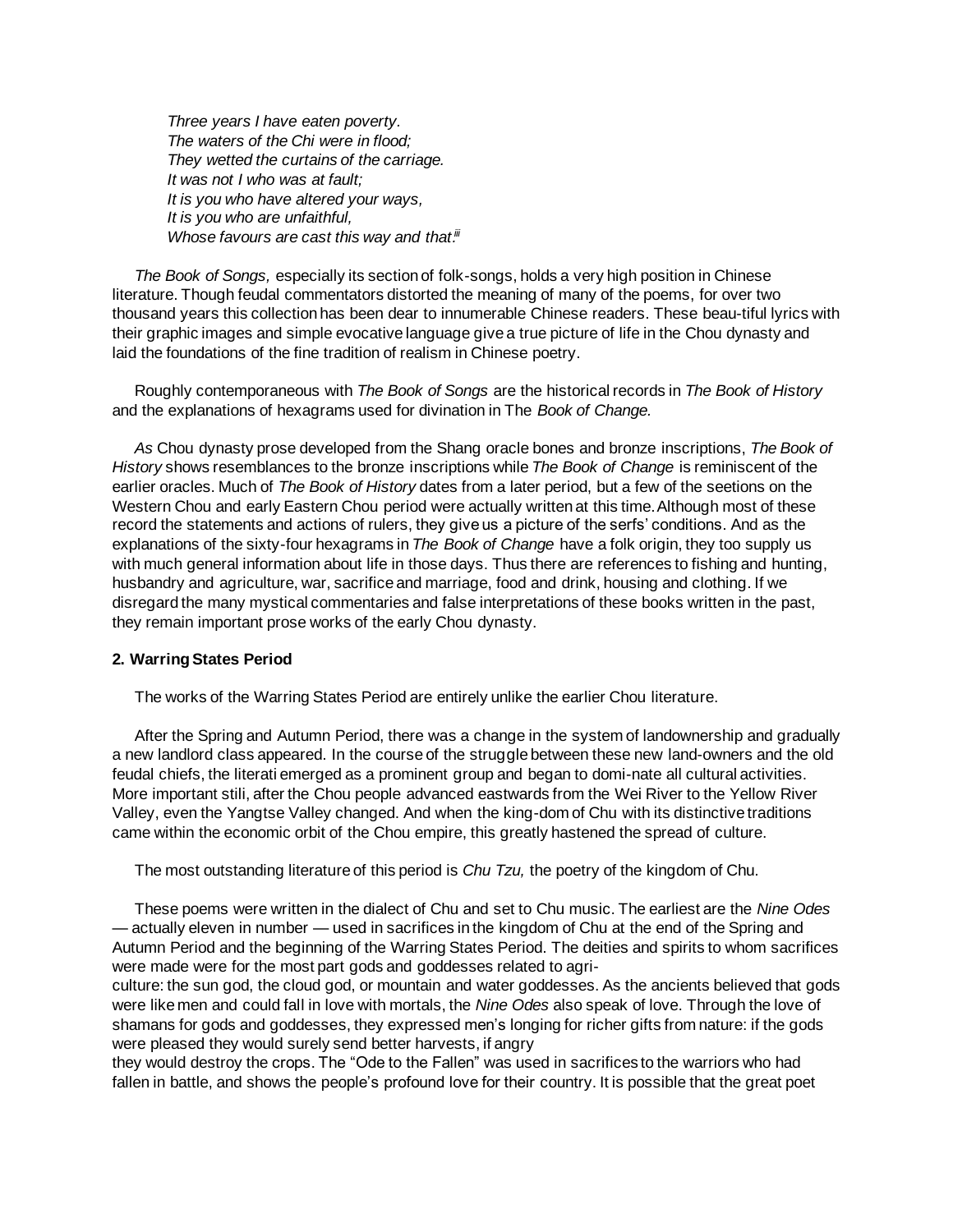Chu Yuan may have rewritten these odes, but they are generally considered as the work, in the main, of anonymous poets.

Soon after the *Nine Odes* were composed lived the brilliant poet Chu Yuan, a noble of the kingdom of Chu. The date of his birth is uncertain, but it was probably between 343 and 339 B.C. At about the age of twenty he began to take part in affairs of state. At home he advocated the promotion of able ministers, and in foreign policy an alliance with the state of Chi against the growing power of Chin. Such a policy was in the best interests of his kingdom, but as it was detrimental to certain nobles of Chu and to the state of Chin, wicked men, in league with the envoys sent by Chin, slandered Chu Yuan and succeeded in having him banished. First he was exiled to north of the Han River, then — when he was nearing fifty — to south of the Yangtse. When he saw that his country was approaching ruin yet he could do nothing to save it, he felt great despair and drowned himself in the Milo River near Lake Tungting. Tradition has it that he died on the fifth day of the fifth month, and he is commemorated on the Dragon-Boat Festival which falls on that day, but the year of his death is unknown. It was probably about 280 B.C., for in 278 B.C. the Chin army stormed the capital of Chu, and it is certain that Chu Yuan would not have lived on after this disgrace.

His masterpiece is the Li Sao,<sup>iv</sup> a poem of more than three hundred and seventy lines, which sets forth his aspirations and emotions. It is beautifully constructed, with considerable variety in the sentence structure and magnificent imagery. The theme of the poem is clear. Chu Yuan expresses his sincere love for his country and concern for his countrymen, ruthlessly exposing the king's folly and the treachery of evil ministers. He uses fragrant herbs to symbolize his own aspiring spirit.

*With lavished innate qualities indued, By art and sicili my talents I renewed; Angelic herbs and sweet selineas too, And orchids late that by the water grew, I wove for ornament, till fleeting time Like water flowing stole away my prime.*

Though he met with many setbacks and occasionally was on the verge of despair, his fervent patriotism made him fight on resolutely:

*In exile rather would I meet my end Than to the baseness of their ways descend*. *Remote the eagle spurns the common range, Nor deigrıs since time began its way to change; A circle fits not with a square design: Their different ways could not be merged with mine. Yet stili my heart I checked and curbed my pride Their blame endured and their reproach beside. To die for righteousness alone I sought, For this was what the ancient sages taught.*

He has left us an incomparably moving picture of a patriot of ancient times.

Chu Yuan also wrote the *Nine Elegies* and the *Riddles,* another long poem in which he poses more than a hundred questions. Some of these are concerned with natural phenomena such as the creation of heaven and earth, or the rising and setting of the sun and moon; some deal with ancient myths and legends; some relate to historical figures. Chu Yuan's approach is sceptical and realistic for a man of his day, and this poem has preserved many ancient myths and leg-ends for us. The *Nine Elegies* are short lyrics about the poet's own experiences and difficulties. His feelings are strong and his language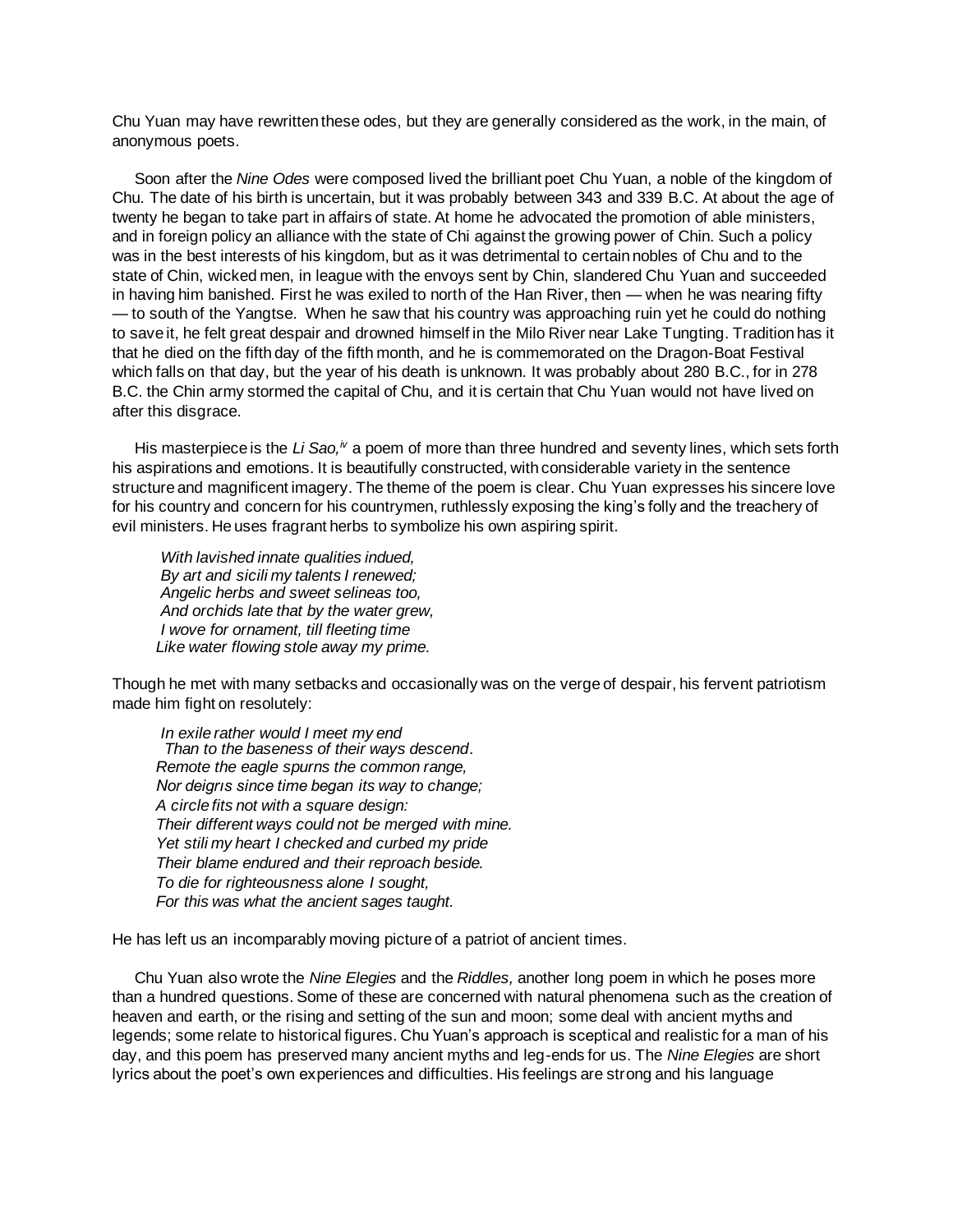passionate. The same love for his country and anguish over its fate expressed in the *Li Sao* can be found in these poems.

*Now, the phoenix dispossessed, In the shrine crows make their nest. Withered is the jasmine rare, Fair is foul, and foul is fair, Light is darkness, darkness day, Sad at heart I haste away. ("Crossing the River.")*

Though he was hounded to his death, his immortal poems will always live on to inspire fresh generations of patriots.

Chu Yuan was succeeded by the poets Tang Leh, Ching Chai and Sung Yu; but only Sung Yu's work remains today. Sung Yu is said to have been Chu Yuan's student and to have served in the court of Chu. Judging by his *Nine Arguments,* he started life as a poverty-stricken scholar, who was slandered after he became an official so that he lost his position. The *Nine Arguments* is a long poem written after he fell from favour, and in it he made it clear that he would not compro-mise with evil. A long poem, *Requiem,* attributed to either Sung Yu or Chu Yuan, was written to cali back the spirit of the king after his death. It contrasts the sufferings of the people in neighbouring states with the prosperity of his own.

*Among the damsels sit the guests all dowm; Abandons each his belt and tasseled crown; In wanton wise the damsels make display; The girl disguised as warrior wins the day. Then draughts they play, and chess with ivory wrought, Divided all in pairs the games are fought; The die is cast, they call the gods for aid; They revel long until the day doth fade. Some strike the urn and knock the wood frame o'er, Some play the slanting lyre and sing once more; Still wine they urge, forgetting night or day; Within the bright lamp burns the orchid grey. With skill and aptness, as with fragrance sweet, They chant the songs for such occasion meet; They drink to crown their joy and praise the past. Return, O soul, homeward return at last!*

In addition, Sung Yu is believed by certain scholars to have written some narrative poetry; but here again the authenticity is dubious. The *Nine Arguments* shows that Sung Yu followed the tradition of Chu Yuan, and these two men are the greatest poets of the later Chou period.

## **POSTCLASSICAL PERIOD**

### **1. Sui and Early Tang Dynasties**

We have seen that some literati of the Southern and Northern Dynasties had false values which resulted in a decadent trend in poetry as well as prose. During the Sui dynasty these unhealthy tendencies were overcome, and the works of Yang Su, Hsueh Tao-heng, Li O and others display a new spirit. Early Tang writers, including Wang Chi, Chen Tzu-ang and Li Hua, also opposed what was artificial in the literature of preceding dynasties and laid the foundation for a new age in writing.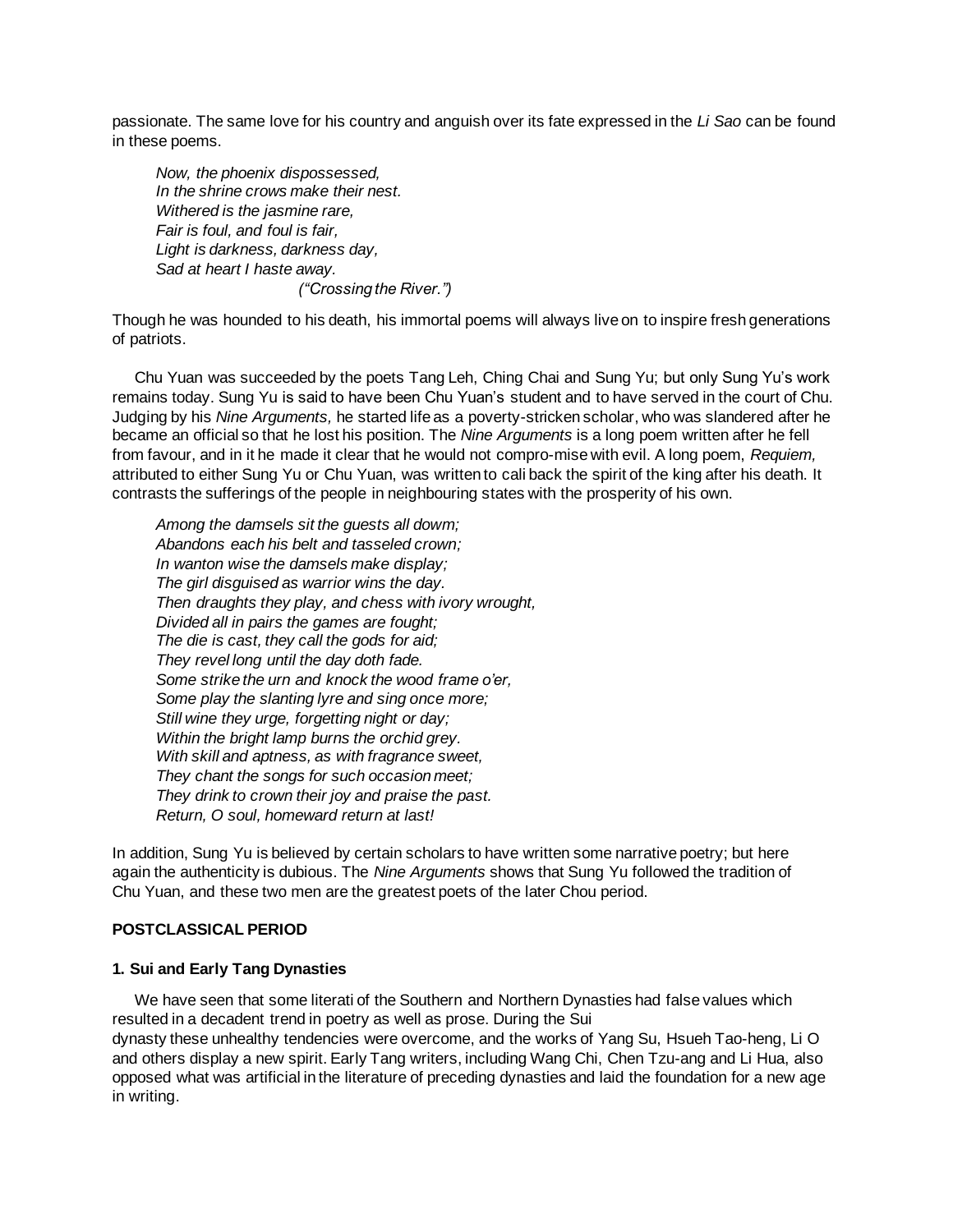At the same time some good work was done by those writers still under the old influence, such as Wang Po, Yang Chiung, Lu Chao-lin and Lo Pin-wang, commonly known as the "Four Great Poets of Early Tang." They broadened the subject matter of poetry and contributed to the creation of new forms. Thus the ku shih or "old style," lu shih or "new style" and chueh chu or "fourlined verse," generally adopted in later classical poetry, originated in this period. The ku shih is rather free: the number of lines and words in each line are not fixed, and the rhyming schemes are relatively flexible. Verses of this kind had appeared previously, but this now became a generally accepted form. Lu shih consists of eight lines, chueh chu of four. These two forms were not new either, but now strict metrical rules were defined for them. By the early Tang dynasty it was established that the second and third couplet in each eight-line verse must be paral-lelisms. It is generally recognized that the Tang dynasty was the most glorious period in the history of Chinese poetry. By the first half of the eighth century, thanks to the achievements of the early Tang songsters, poetry had reached its full splendour. Among the many outstanding poets of this period the greatest are Tu Fu, Li Po and Wang Wei.

Wang Wei (701-761) was a native of present-day Shansi. A poet of genius, he was also a brilliant painter and musician. His poems and paintings give such superb expres-sion to the beauty of nature that a later poet, Su Tung-po, said of him: "His poetry is painting, his painting poetry." Here are some examples of his word pictures:

*Leaning on my stick by the gate To enjoy the breeze, I hear cicadas at dusk. The sun sets beyond the ford, From the desolate village rises one plume of smoke. . . . The river flows as if it knew men's hearts, The birds, as my companions, fly home at dusk; A crumbling wall before the ancient ford, And autumn hills bathed in the setting sun.*

His poems on the countryside round Wangchuan are famous.

*Alone I sit in the guiet bamboo glade, Strike my lyre and cry aloud; None knows I am here in the forest, But the bright moon shines on me. . . . Not a soul on the lonely hillside, Nothing but voices; Shadows falling in deep forests Are reflected on green moss.*

With his seemingly simple yet highly polished style he paints scenes which all can see but most men miss, and he is supremely skilful in communicating his mood. His poems give us the same satisfaction as a fine painting.

Li Po or Li Tai-po was also born in 701. When he was a child his family moved from the north-west to Szechuan, where he grew up. As a man he travelled widely, going to Changan in his forties to join the Imperial Academy. When An Lu-shan's revolt broke out,

he became Prinoe Yung's adviser; but the emperor, fearing this prince might usurp the throne, had him killed and Li Po exiled to the south-west. Later he was pardoned and returned, to die in 762 in presentday Anhwei.

Li Po was perhaps the most versatile of his generation. He wrote in a variety of poetic forms and styles about many different subjects. Sometimes he imparts to his readers a sense of tranquillity and sheer delight in nature: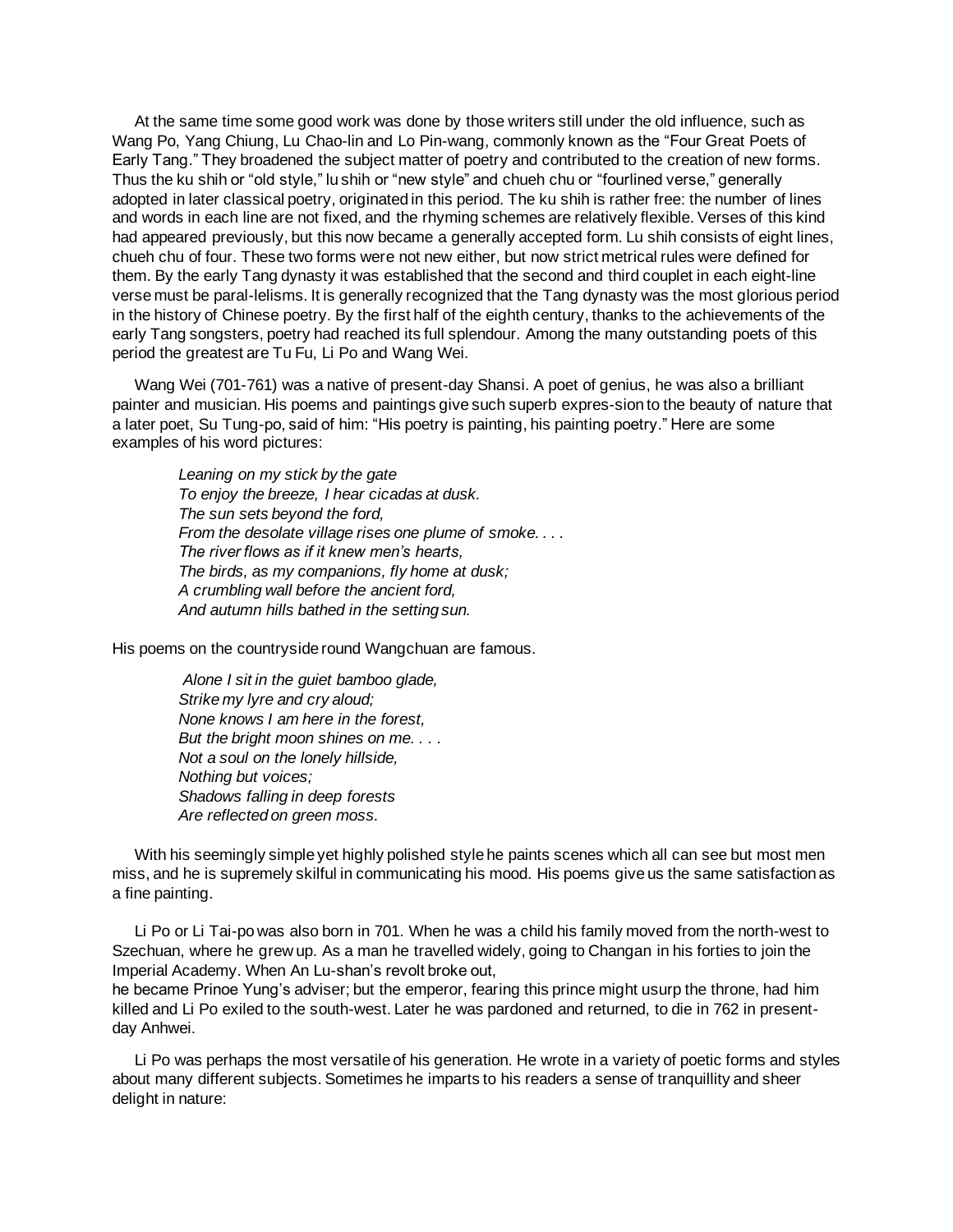*Gently I stir a white feather fan, With open shirt sitting in a green wood. I take off my cap and hang it on a jutting stone; A wind from the pine trees trickles on my bare head.*

Or:

*I sat drinking and did not notice the dusk, Till falling petals filled the folds of my dress. Drunken I rose and walked to the moonlit stream: The birds were gone, and men also few.<sup>v</sup>*

He shows a contempt for the nobles and officials who had allowed the country to grow so weak that An Lu-shan's rebellion nearly overthrew the dynasty. "I was drunk for a whole month, ignoring princes and lords," he wrote once. Again, "How can I stoop to serve the rich and great?" But in spite of his wish to hold aloof from court schemers and place-seekers, he was so far from indifferent to the country's danger that he wrote:

*I look down at the plain of Loyang Where the Huns have scattered in flight; Blood stains the grass; jackals and wolves Are wearing official caps.*

That he knew the sufferings of the people is evident from these lines:

*Changan under a new moon, and I in the evening Listen to the sound of many women beating clothes By the water. An autumn wind blows and I know well That many a woman feels its chill, and is anxious for Her husband, fighting in the far north-west* — *Then she thinks, "I wonder when the war Will end, so that he will no longer need To fight*." vi

His poems are often exuberantly romantic, but his love of life, generous spirit and closeness to the people make his romanticism healthy and positive.

Tu Fu was a native of present-day Honan. He was born in 712 and able to write poems at the age of seven, but failed in all the govemment examinations. Not till he was over forty did he obtain a low official post. By this time An Lu-shan's revolt had broken out, and the war and general confusion brought increased hardships to the people. Losing all faith in the government, Tu Fu left his post and went to live in Szechuan. He worked for a few years in Chengtu while his friend Yen Wu was governor there. Early in the winter of 770 he died on a boat near Yuehyang.

Most of his poems date from after An Lu-shan's revolt, when the full weakness of the Tang empire was apparent. Tu Fu, with his deep understanding of life and society, wrote poetry more profound than any by his contemporaries. Even before the rebellion he had composed those memorable lines:

*Sour wine and rotting meat Behind the red gates of the rich, And the road strewn with frozen corpses. Great wealth and hunger a few feet apart!*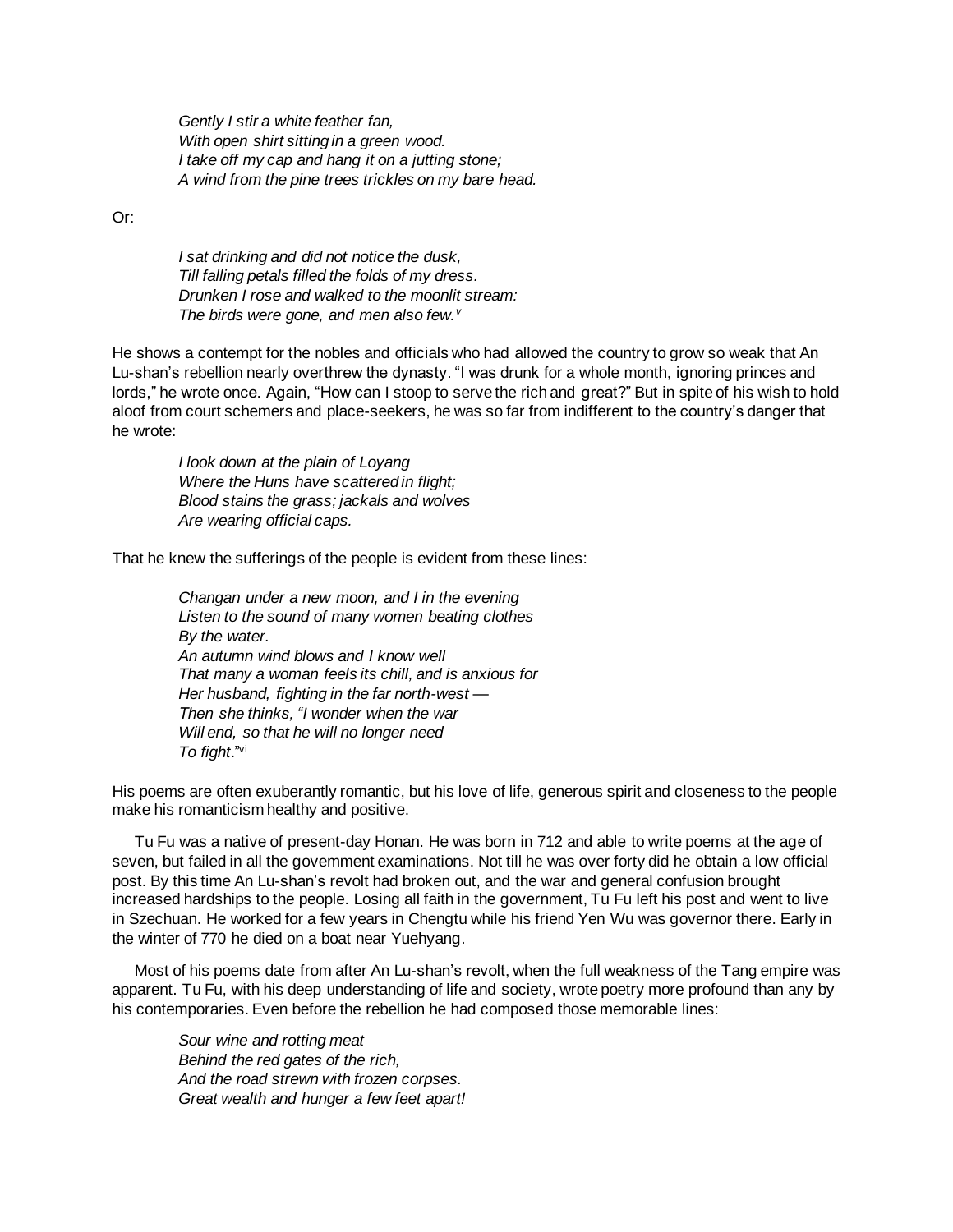After the rebellion he wrote such immortal poems as "The Hsinan Official" and "The Officer at Tungkuan," as well as others dealing with families which had been broken up in those troubled times. A moving example is "The Shihhao Official."

*One sunset I came to the village of Shihhao, And shortly after there followed An official, seizing conscripts. In the courtyard of the peasant's house where I stayed, An old man climbed quickly over the wall, and vanished. To the door came his old wife to greet the official. How fiercely he swore at her, And how bitterly she cried! "I have had three sons taken To be soldiers at Yehcheng. Then came a letter, saying, Two had been killed, and that the third Never knew which day he might die. Now in this hut is left None but a baby grandson Whose mother still suckles him. . . . She cannot go out, as she has no clothes To cover her nakedness. All I can do is to go back unth you T o the battle at Hoyang. There I can cook for you, Even though I am weak and old. . . ."*

*Night wore on. The sound of voices died away Until there was left, coming from the hut, Only the sobbing of the daughter-in-law. At dawn I rose and left, With only the old man* To bid me good-bye.<sup>vii</sup>

Tu Fu not only denounced existing evils, but voiced the wish for a better life for all. The following song expresses his profound humanity:

*Would I had thousands on thousands Of spacious mansions, To shelter and gladden all the poor in the world And protect them from wind and rain. Ah, if such a building were to appear before me, Though my own hut fail and I freeze I should die content!*

His range as a poet is immense. Many of his poems express faith in mankind's future and ardent patriotism. Others are about his family or friends, some work of art that delights him, or natural beauty. His imagery is strikingly concise:

*Now for these three months The beacon fires have flared Unceasingly*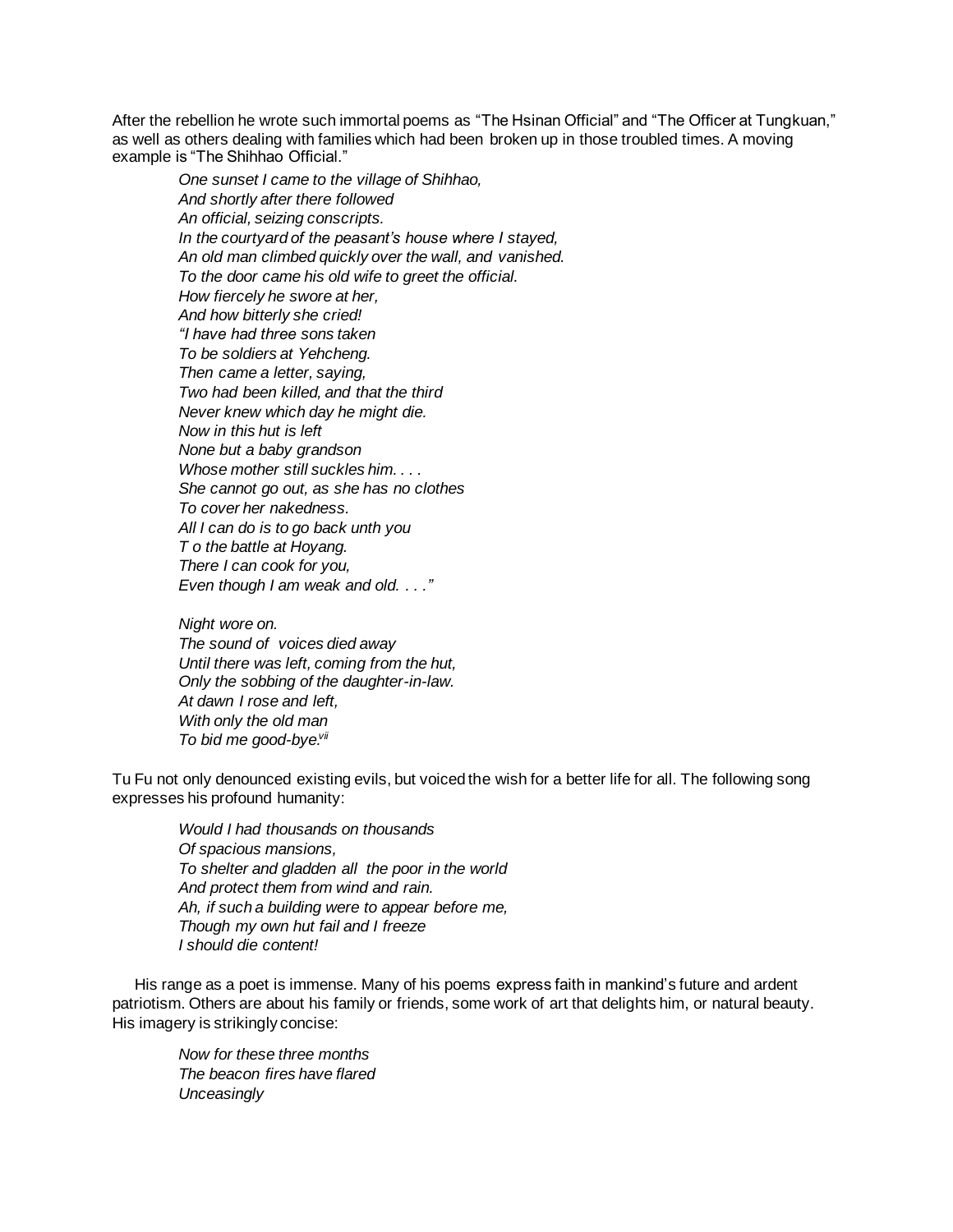*While a letter from home Is as precious as gold. And, when I scratch my head, I find my grey hair growm so sparse The pin will hold it no more.viii*

In his later days Tu Fu often recalled past incidents and great figures from history to contrast China's former splendour with the decadence of his time, in order to spur his contemporaries on to greater efforts.

*The Changan of ours today Becomes like a great Chessboard, for men To play with empire; too late Do we regret the havoc The ill-spent years have Wrought; now palaces And mansions have new lords, Even the styles of clothing Change; war drums call To the northern borders, Armies are dispatched To the western regions, Enemies are everywhere; the Autumn of decadence has Truly set in, and I feel the chill Harking back to other times When things were different.ix*

Tu Fu enlarged the scope of classical poetry, giving it new content and forms. He is generally regarded as the greatest poet of China, with whom none but Chu Yuan can compare.

Later Tang and Five Dynasties

From the middle of the eighth century onwards further changes took place in Chinese literature. In prose there was the classical revival, while in poetry there appeared a body of satirical writing of which Po Chu-yi was the chief exponent. During this period the development of *tzu,* songs with lines of irregular length, and of

the short stories known as *chuan chi* also contributed to the splendour of later Tang literature.

As already indicated, some of the essayists of the Sui and early Tang dynasties modelled their style on the artificial, precious writing of the preceding period, which was condemned by Li O, Li Hua and others. By the time of Han Yu and Liu Tsung-yuan the tide had turned, and a movement was launched for a ''classical revival" in literature.

Han Yu (768-824) was a native of Nanyang in presentday Honan. Liu Tsung-yuan (773-819) was a native of Hotung in present-day Shansi. They held virtually identical views on the reform of prose, and their main aims were: to win greater respect for the Confucian classics, to develop Confucianism, to stress the cultivation of moral qualities, and to learn from the writers of the Warring States Period, Chin and Western Han dynasties. These principles exercised a great influence on Tang essayists and later writers.

Han Yu and Liu Tsung-yuan put their theories into practice in their own work. Han Yu regarded himself as the exponent of orthodox Confucianism, although he was careful to avoid all archaic figures of speech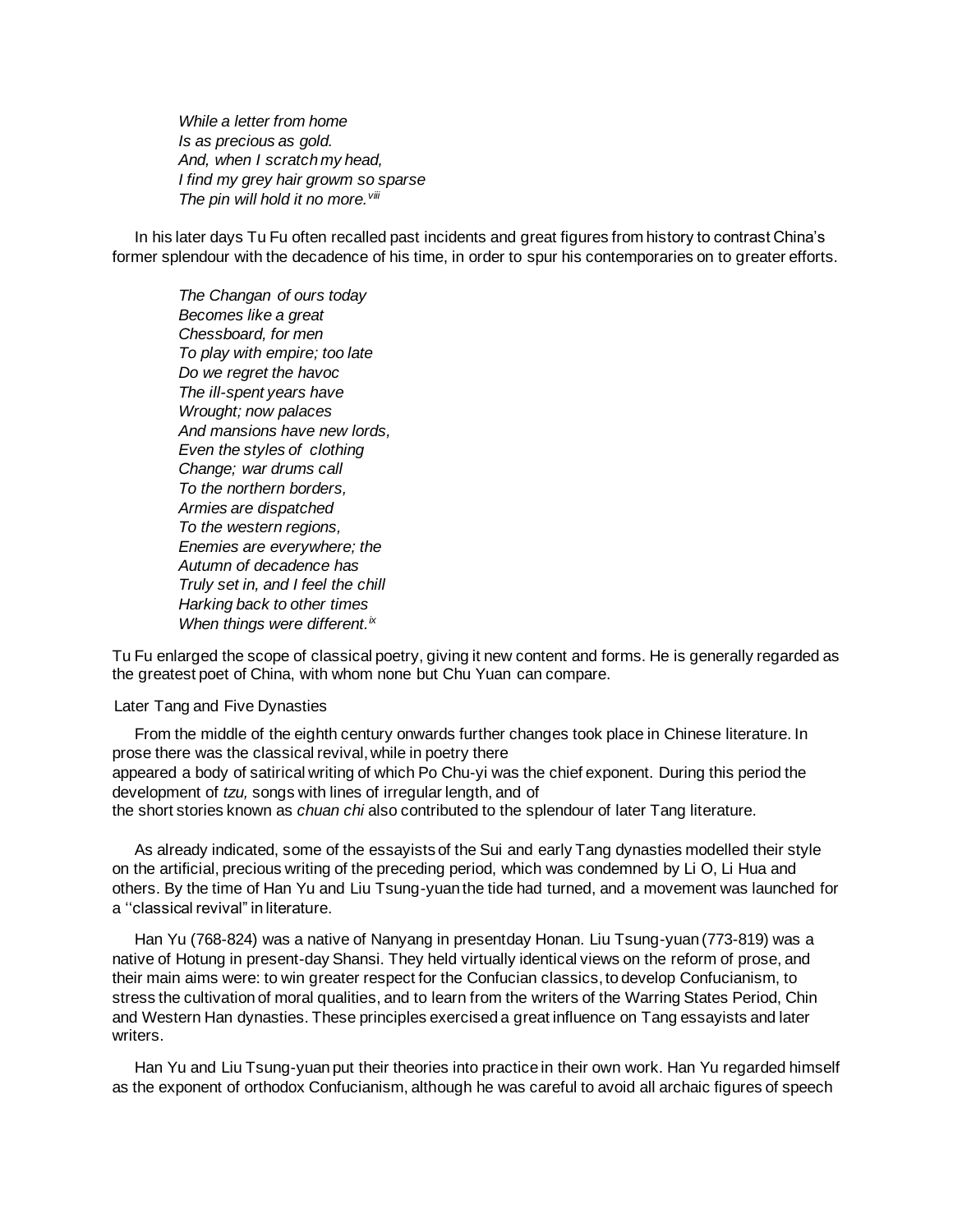and expressions dating from the time of Confucius and Mencius. His style is fresh and virile. He once wrote:

At the start I dared read nothing but works of the Hsia, Shang and Chou dynasties or the Western and Eastern Han dynasties, and dared retain nothing but the precepts of the sages. At rest I seem forgetful and in my actions abstracted, as though lost in thought or bewildered. When I want to express any views, I make a point of dispensing with all outmoded expressions, which is no easy matter.

(From "A Reply to Li Yu.")

Liu Tsung-yuan had the courage to oppose irrational aspects of feudalism, as we can see by his challenge of the succession from father to son which for centuries had determined the system of political control in China.

The feudal lords today rule by right of primogeniture. But under this system is it true that all those belonging to the hereditary ruling class govern well, while none of those from lower classes do so? If this is not true, who knows what will become of the people! (From "On Feudalism.")

Though Liu Tsung-yuan had perhaps a less bold style than Han Yu, he had greater firmness and integrity. Sometimes he used parables to criticize abuses, in such stories as *The Donkey of Kweichow* or *The Rats of Yungchow.*

In addition to these two great writers, Li Yi, Huang-fu Chih, Shen Ya-chih and other essayists helped to promote the classical revival, until gradually a new style of prose was created.

In the realm of poetry, the influence of Tu Fu made poets adopt a more serious attitude to their work and hold less aloof from politics. The representative poet of this period was Po Chu-yi.

Po Chu-yi (772-846) was a native of Hsiakuei in present-day Shensi, who started writing poems as a boy and became an official in his twenties. He was banished from the capital several times on account of slander, and served in Kiukiang, Hangchow, Soochow and elsewhere, holding fairly important posts towards the end of his life.

A true disciple of Tu Fu, Po Chu-yi was convinced that literature should combat social evils; and he himself acted on this assumption, for many of his poems are satires. His most famous works are his ten *Shensi Songs* and fifty *New Yueh Fu.* One of these, "The Old Man with the Broken Arm," denounces the horrors of war:

*To the north of my village, to the south of my village the sound of weeping and wailing, Children parting from fathers and mothers, husbands parting from wives. Everyone says that in expeditions against the Man tribes Of a million men who are sent out, not one returns. x*

Profound meaning and verbal simplicity characterize these sixty poems, and indeed all Po Chu-yi's work. Other poems, simple and spontaneous, reveal his concern for the common people, as in these lines from "The New Silk Jacket":

*So many go cold and I am unable to help them — Why should I alone be warm? My heart knows the peasants' hardships On farms and in mulberry groves; My ears ring with the cries Of the starving and cold.*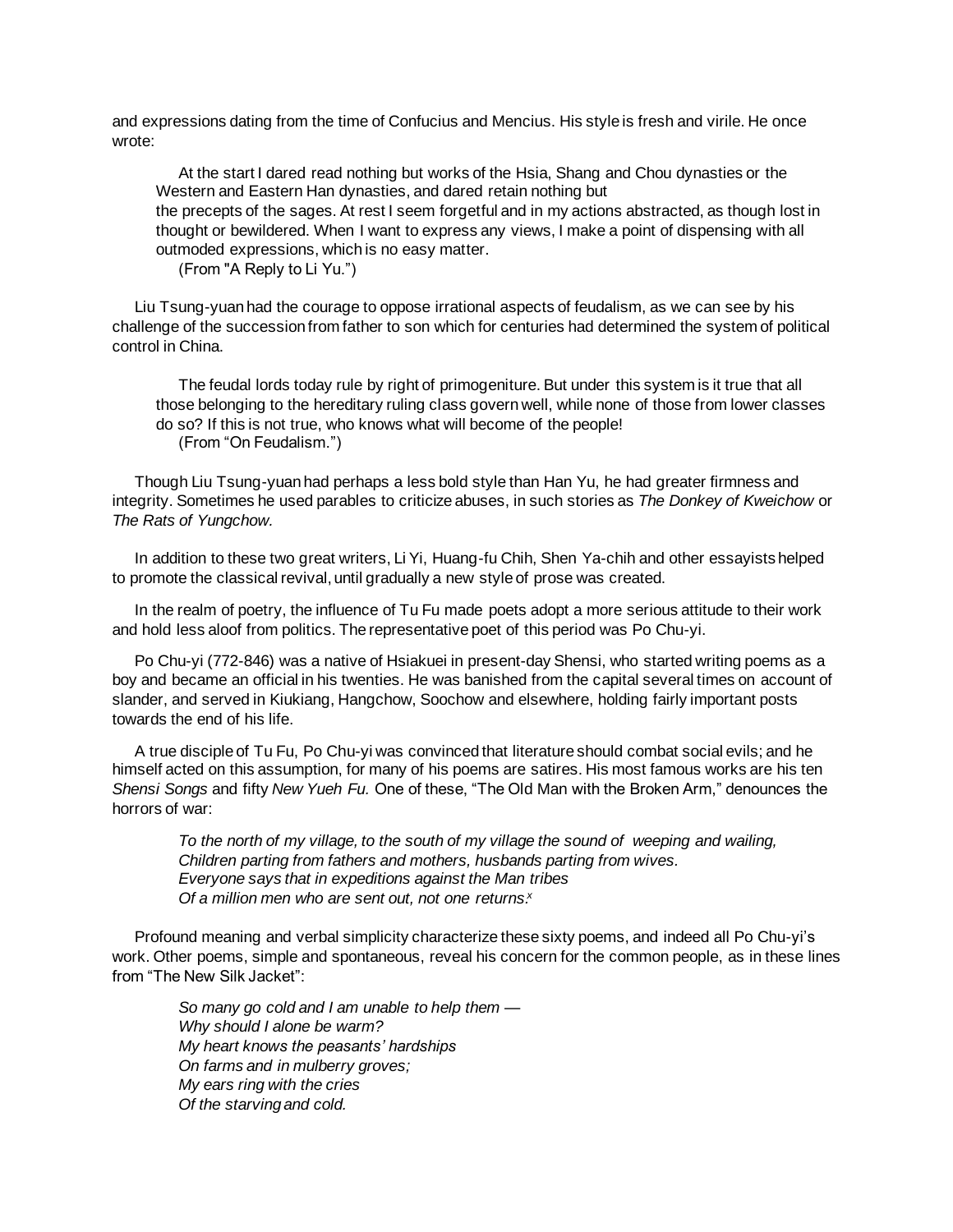Po Chu-yi wrote many other fine poems which were not didactic. One of these is his long narrative poem, *Everlasting Remorse.* The love of Emperor Ming Huang for Lady Yang was a theme which appealed to feudal writers, and Po Chu-yi's treatment of it in this celebrated poem is superb. He gives a powerful description of the emperor's grief after his favourite's death:

*On his return the garden was unaltered With its lotus and its willows; The lotus recalled her face, The willows her eyebrows, And at sight of these He could not hold back his tears.*

At the same time the poet criticized the emperor's former life of sensual pleasure and luxury:

*At leisure she danced and sang To the music of lyres and flutes, And not for one day would the emperor Forgo the pleasure of her company Till battle drums from Yuyang Caused the earth to quake And put an end To the Dance of Feathered Garments.*

The revolt of An Lu-shan in 755 was one of the gravest events in the three hundred years of Tang history and brought untold suffering to the people. In fact, owing to irresponsible govemment, the dynasty was nearly overthrown.

Although Po Chu-yi's sympathies and vision were limited, on the whole he succeeded to a notable degree in expressing his countrymen's inmost thoughts and deepest convic-tions. He was in the best sense a popular poet.

This was also an age of many lesser poets. Yuan Chen, Li Shang-yin, Tu Mu and others, all made their distinctive contribution to Chinese poetry.

In the second half of the Tang dynasty there appeared a new poetic form, the *tzu. Tzu* are lyrics with lines of irregular length set to music. The number of sentences and the number of words in each sentence are governed by definite rules. This form of verse, which had a folk origin, was adopted by poets such as Wen Ting-yun of the later Tang dynasty, and Wei Chuang, Feng Yen-chi and Li Yu of the Five Dynasties. Of these, Li Yu was the most remarkable. The last prince of the Southern Tang kingdom and a native of

Hsuchow in Kiangsu, he lived from 937 to 978. His *tzu* deal with days gone by, his old kingdom, his grief and the transience of human life. Though he was far from sharing the feelings of common folk, his keen mind, brilliant imagination, and the beauty and freshness of his language have won him many admirers.

#### **Northern Sung Dynasty**

The writers of the Northern Sung dynasty carried Chinese literature another step forward. At the beginning of the Sung dynasty, the writers known as the Hsikun school sought after formal perfection and took a wrong turning again in their poetry. For a time the *tzu* remained fettered by the old conventions of the Five Dynasties, but during the eleventh century writers recovered a more genuine set of values and wrote another glorious chapter in the history of Chinese literature.

The three most prominent men of letters of the eleventh century were Ouyang Hsiu, Wang An-shih and Su Shih or Su Tung-po, the last ranking highest.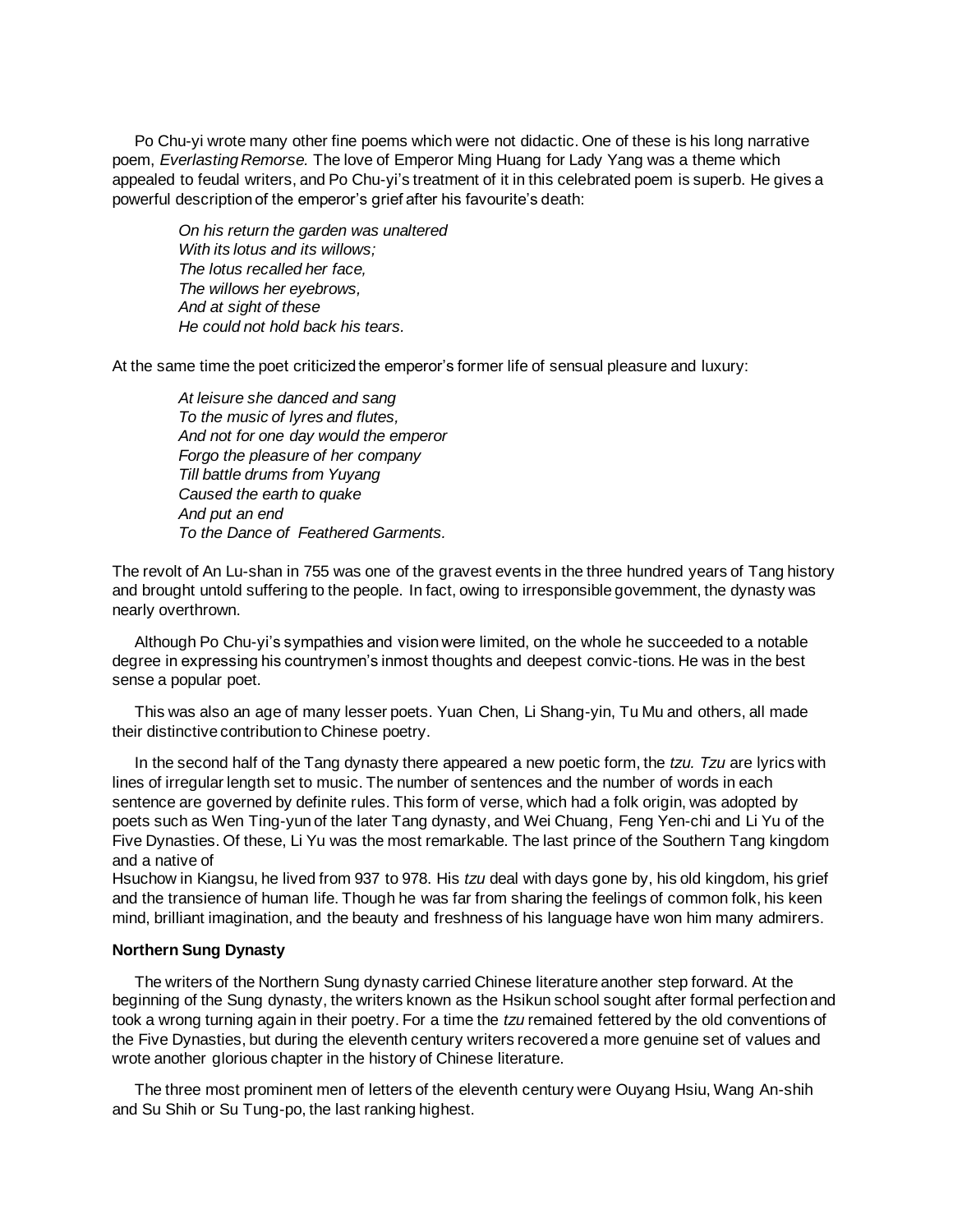Ouyang Hsiu (1007-1072) was a native of Luling in present-day Kiangsi. Statesman, historian, poet and essayist, he advanced the classical revival initiated during the Tang dynasty. His works are lucid and fluent, his style easy and unaffected. One of his essays contains reminiscences of his father told by his mother:

When your father was an official he sat up by candlelight once over a verdict and kept stopping work to sigh. I asked what the matter was, and he said: "This man is for the condemned cell. I cannot save him." I asked: "Is it right to try?" He answered: "If I try and fail, neither the condemned man nor I need have any regret. And what if there is a chance of succeeding?"

Here in plain, unvarnished language is a graphic picture of a kind-hearted official of those long-past days. Ouyang Hsiu also wrote numerous poems in the language of everyday speech and was anxious to act as a spokesman for humble folk, as we see in his "Poem to Tu Mo":

*East of the capital bandits gather; North of the river new troops are trained; Each day more hunger and wretchedness Stalk the roads. I beg you to raise your voice On behalf of the people!*

"A Heavy Snowfall" and "Welcome Rain" are among Ouyang Hsiu's best works. In prose as well as poetry he served as a model for later generations.

Wang An-shih (1021-1086), famous for his political reforms, was a native of Linchuan in present-day Kiangsi. A minister of state, his literary achievements are inseparable from his radical political proposals. His prose works criticizing social abuses and sug-gesting reforms go to the heart of the matter and are supremely logical. His language is succinct, his sentences well constructed, his style incisive and lucid. As an example we may quote a passage from his *Reply to Ssuma Kuang:*

You accuse me, sir, of infringing upon the authority of other officials, creating trouble, seeking personal profit and refusing advice, thereby causing discontent throughout the empire. To my mind, however, when I receive orders from our sovereign, draw up government statutes and issue them to the authorities, I am not infringing upon the authority of other officials. When I follow the policy of former kings to benefit the people and root out evil, this is not creating trouble. When I regulate the economy of the empire, this is not seeking personal profit. When I combat wrong ideas and refute the sophists, this is not refusing advice. As for the fact that there is much discontent, I knew in advance that this would be the case.

Some of his poetry also is impressive evidence of his concern for the people. Thus "On Contemporary Affairs" is a tragic confirmation of the saying: "Tyranny is worse than a tiger."

*Heart-stricken in the country, I grieve for the common people: Good years cannot fill their bellies; In flood or drought they must starve; And if brigands come How many will lose their lives! But most I am aghast at the officials Who ruin nine homes out of ten. The grain rots in the fields, But the people have no money to go to court; If they succeed in approaching an official, They are beaten for their pains.*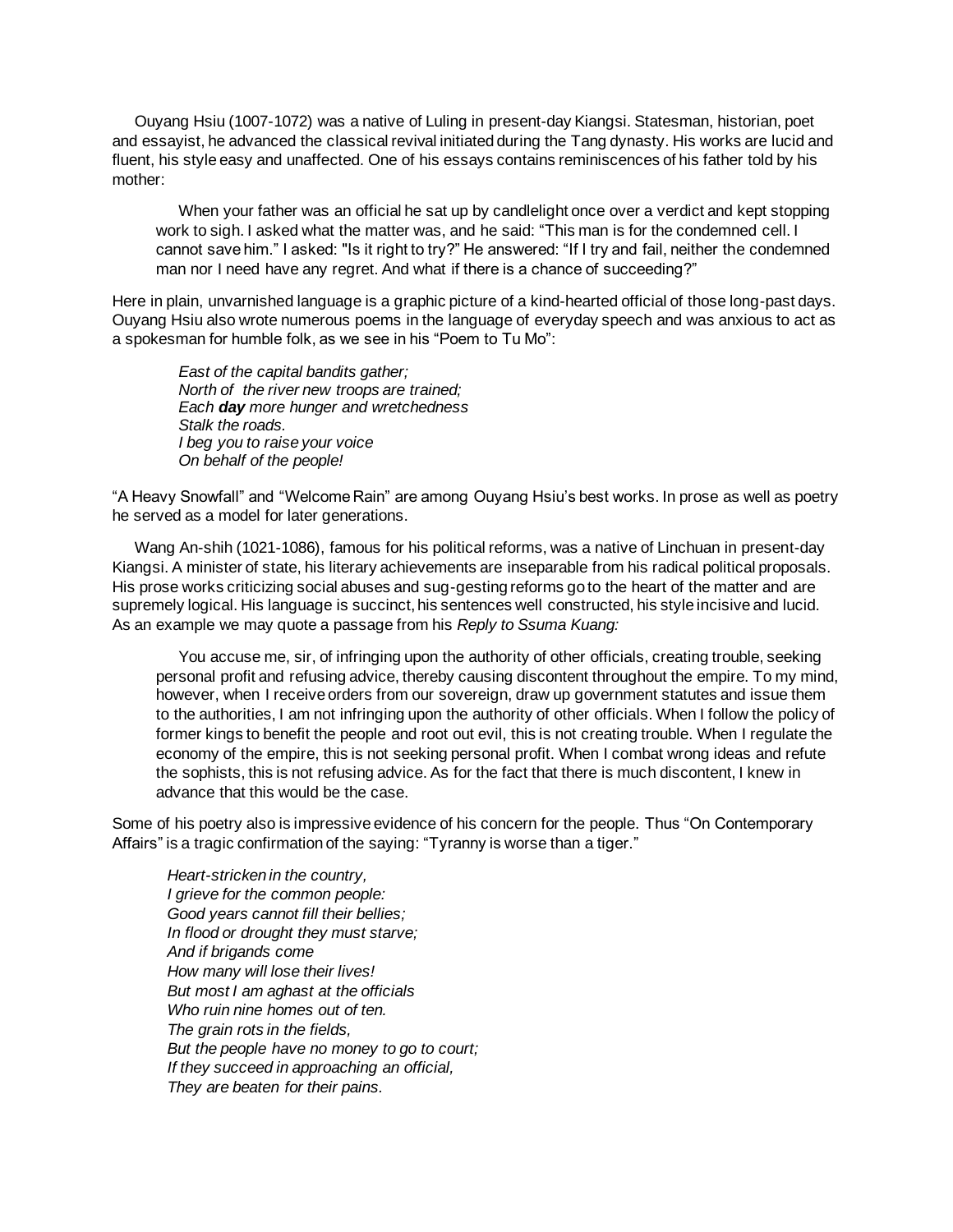Wang An-shih is also justly celebrated for such nature poems as "Plum Blossom" and "Written on Mr. Hu-ying's Wall," for he was an original thinker with a distinctive style.

Su Shih (1036-1101) was a native of Meishan in present-day Szechuan. He held high office for many years and proved a good, public-spirited official. He was disgraced and demoted several times, being sent on one occasion as far as Hainan Island. His genius was many-sided, for not only was he an immortal poet and prose-writer, but a fine calligrapher and artist.

Su Shih was a careful observer and shrewd judge, who expressed the results of his observation and analysis in clear, flowing language, illumined by brilliant flashes of imagination. Since the end of the Tang dynasty the themes of *tzu* had virtually been confined to love or individual joys or sorrows, but at the beginning of the Sung dynasty a gradual change came about, most evident in the poems of Liu Yung, whose *tzu* are comparatively long and cover a greater range of subjects: the luxury of the capital, the views of townsfolk, the misery and longings of unhappy women, and the experiences of a vagabond life. Su Shih's poetry marks a further change in style, as can be seen from "Thoughts of the Past at Red Cliff":

*The mighty river flows east, Sweeping away countless heroes down the ages; An old fortress on the west May be Red Cliff where valiant Chou Yu*xi *fought. Jagged rocks scatter foam, Fierce billows crash on the shore, Hurling up drifts of snow: A scene lovely as a painting, But how many heroes fell here! I think of Chou Yu that year Newly wed to Lord Chao's daughter, Handsome and bold With plumed fan and scholar's cap, Laughing and joking as his mighty foe Was turned to dust and ashes. Do you smile at me for a sentimental fool, Roaming in spirit through that ancient kingdom Though my hair is white before its time? Life is but a dream — Let me drink a cup to the moon above the river!*

This poem pays tribute to an ancient hero and laments the poet's own fate, linking past and present and giving moving expression to the author's sense of affinity with Nature. Su Shih's genius and vast erudition made him deal with a wider range of topics than any other poet, both in his *tzu* and other forms of poetry. He took the hardships of the people to heart, writing for instance in the "Lament of a Peasant Woman":

*One month she sleeps on a straw mat in the fields; In fine weather she reaps the paddy and carts it home; Bathed in sweat, her shoulders aching, She carries it to market — To get only the price of bran! She sells her buffalo to pay her taxes, Pulls dowm her house for fuel, But what can she do next year To keep from starving?*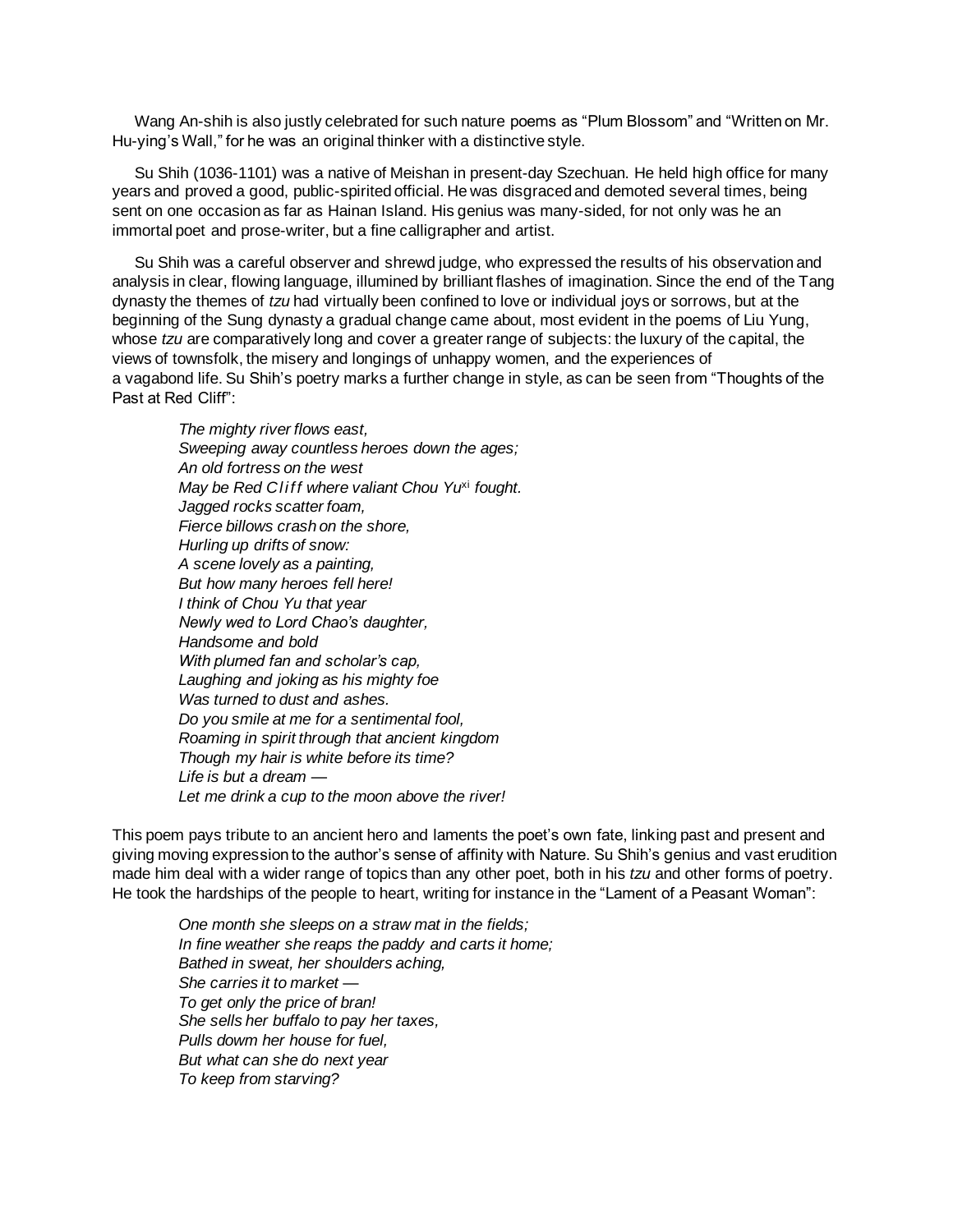The poet voices his sympathy for the poor in many of the verses written to friends; elsewhere he expresses his longing to become one with Nature. He has left many short nature poems, much admired for their apt imagery, economy of language and haunting, evocativequality. "The West Lake After Rain," only twentyeight characters in the original, may be taken as an example of these short lyrics, although it loses its magic in translation:

*The brimming lake is a brave sight in the sunlight; The misty hills have a special charm in the rain: I would compare the West Lake to Hsi Shih*xii*— Unpainted or made up she was equally lovely.*

Su Shih believed that writing should resemble "floating clouds and flowing water." Indeed his prose is swift-moving and spontaneous, showing infinite variety. Sometimes he uses ingenious parables to attack incorrect trends of the time, as in *The Sun:*

One blind from birth has no conception of the sun. If one day he questions someone about the sun, he is told, "The sun is like a brass basin." Then he knocks against a basin and hears it clang, and later takes a bell for the sun. Another man tells him, "The sunlight is like a candle." Then he feels a candle to discover its shape, and later takes a flute for the sun. The sim is in fact very different from bells and flutes, but a blind man does not know this because he has never seen it he goes by hearsay.

Now the Way is more difficult to discern than the sun, and those who do not study are like blind men. So when one who knows the Way speaks of it, even though he is skilled in making apt comparisons he can think of nothing better than a basin or candle; but a basin may make his hearers think of a bell, a candle of a flute, until they get further and further from the truth. Thus when men talk of the Way, they attempt to describe it in terms of what they have seen or to imagine it without having seen it, and in both cases they deviate from the Way.

Su Shih also wrote brilliant essays on historical happenings and current events, as well as on his own feelings and on Nature. He was probably the greatest writer of the Sung dynasty, whose works had a lasting influence on later generations.

Li Ching-chao, a poetess who lived towards the end of the Northern Sung dynasty, has a special place in Chinese literature.

Li Ching-chao (1081-1145) was a native of Tsinan in present-day Shantung. An extremely well-read woman who wrote on many subjects, she is best known for her

superb *tzu.* She enjoyed several years of happiness after her marriage, and produced fresh, beautiful work. But after fighting broke out towards the end of the dynasty

and her husband died, she wrote poignant lines like these to express her loneliness:

*Faded and withered, With thinning hair, greying temples, I have lost the courage to take an evening stroll; I had best sit by the window And listen to the laughter and talk Of others.*

Her sympathies were wide and she was capable of deep feeling, as is evident from her poems describing conditions in the north after the fall of the dynasty. She is one of China's greatest women writers.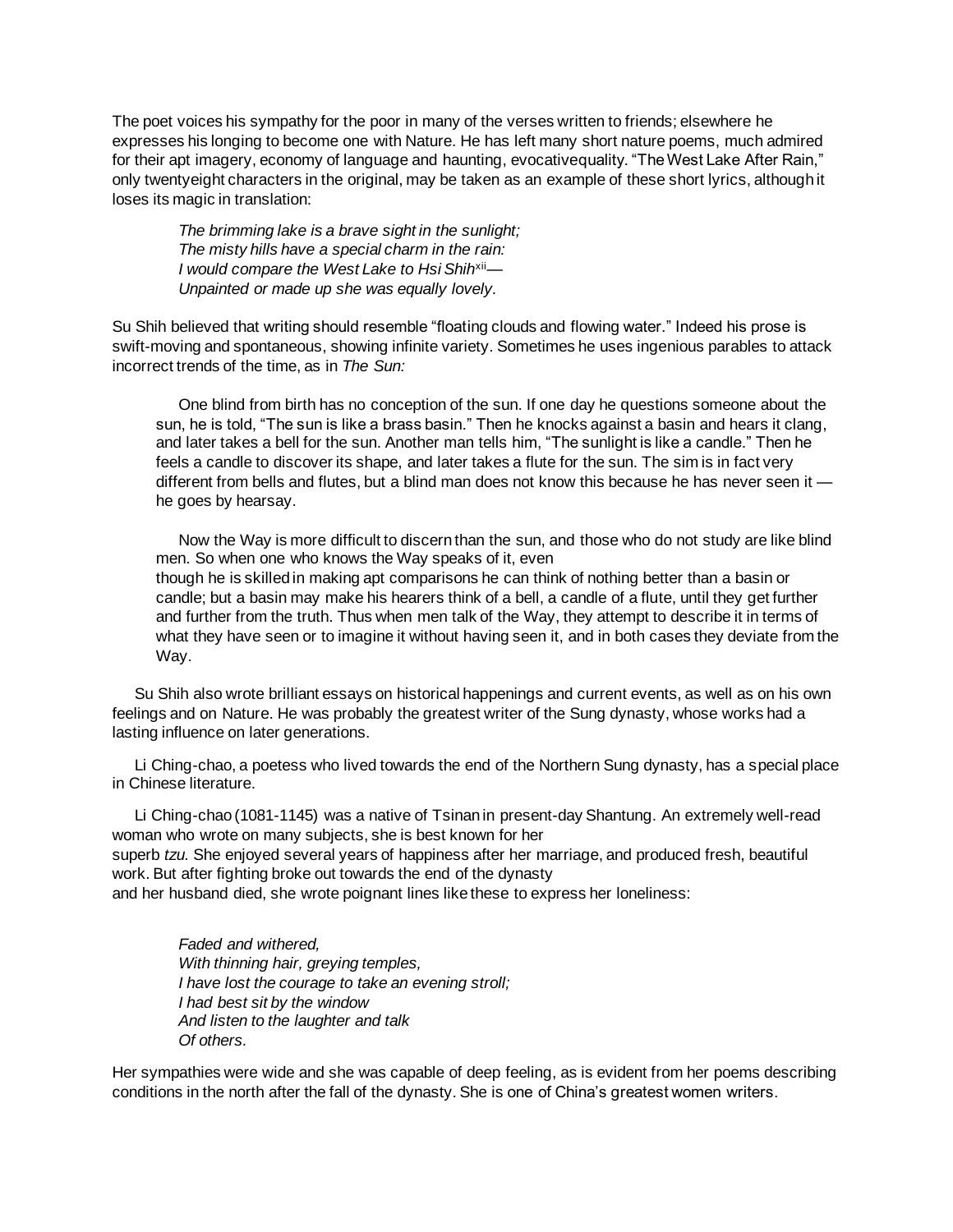Minor poets of this period were Liu Yung, Tseng Kung, Huang Ting-chien and Chou Pang-yen.

Southern Sung and Golden Tartar Period

The fall of the Northern Sung dynasty shook all writers of the time out of their complacency and resulted in an increased variety of subject matter in Southern Sung literature. Few masterpieces were produced in this period, but important advances were made in fiction and drama, and the foundations were laid to a great extent for the best Yuan, Ming and even Ching writing. From this time onwards fiction and drama occupied increasingly important positions in Chinese literature while poetry and essays took second place.

The patriotic standard-bearers of Southern Sung literature were the great writers Lu Yu and Hsin Chichi.

Lu Yu (1125-1210) was a native of Shanying in present-day Chekiang. From his boyhood north China's defeat rankled in his heart, and all his life he longed for the recovery of the lost territory. After he became an official he spent ten years in Szechuan, where all the commanders were staunch patriots, and these men encouraged him and influenced his work.

His poems are filled with fervent patriotism. Sometimes he brooded bitterly over China's losses and lashed out at the government for surrendering. He greeted the rare victories with passionate enthusiasm, and even dreamed of the recovery of the north. Thus he wrote:

Towards midnight on the eleventh of the fifth month I dreamed that I accompanied His Majesty on an expedition to reconquer all the territory of the Han and Tang empires. I saw a rich, populous city, and was told this was Hsiliang. In raptures, I wrote a poem in the saddle, but woke before it was finished. Now I am completing it.

*A million warriors follow the Son of Heaven; Before his command goes out our land is retaken. New cities rise at distant frontier statiorıs, And travelling in state The emperor proclaims a general amnesty.*

Many of his poems reflect his indomitable spirit, but unfortunately he died without seeing China restored to her former splendour. Thus he left his son the heartfelt injunction:

*Though I know when a man is dead that is the end, My one grief is not to have seen this land united. As soon as our kingly army recovers the north, Be sure to tell your old man when you sacrifice!*xiii

Lu Yu's tzu express the same passion. Thus he wrote:

*Now, my hair fiecked with white, I am shocked to find my ambitions come to nothing And my life that of a wanderer. A jaded thoroughbred, Little by little I have lost my mettle; Far, far away, behind folds of mist and water, I dream of the mountains and streams of my native land.*

As an ardent patriot, Lu Yu loved the labourers whose toil supported the country. In his works he prays for good harvests, sighs over the devastation of so many cities, inveighs against the disparity between the rich and the poor, attacks the decadence of the rulers, and shows remarkable respect for the common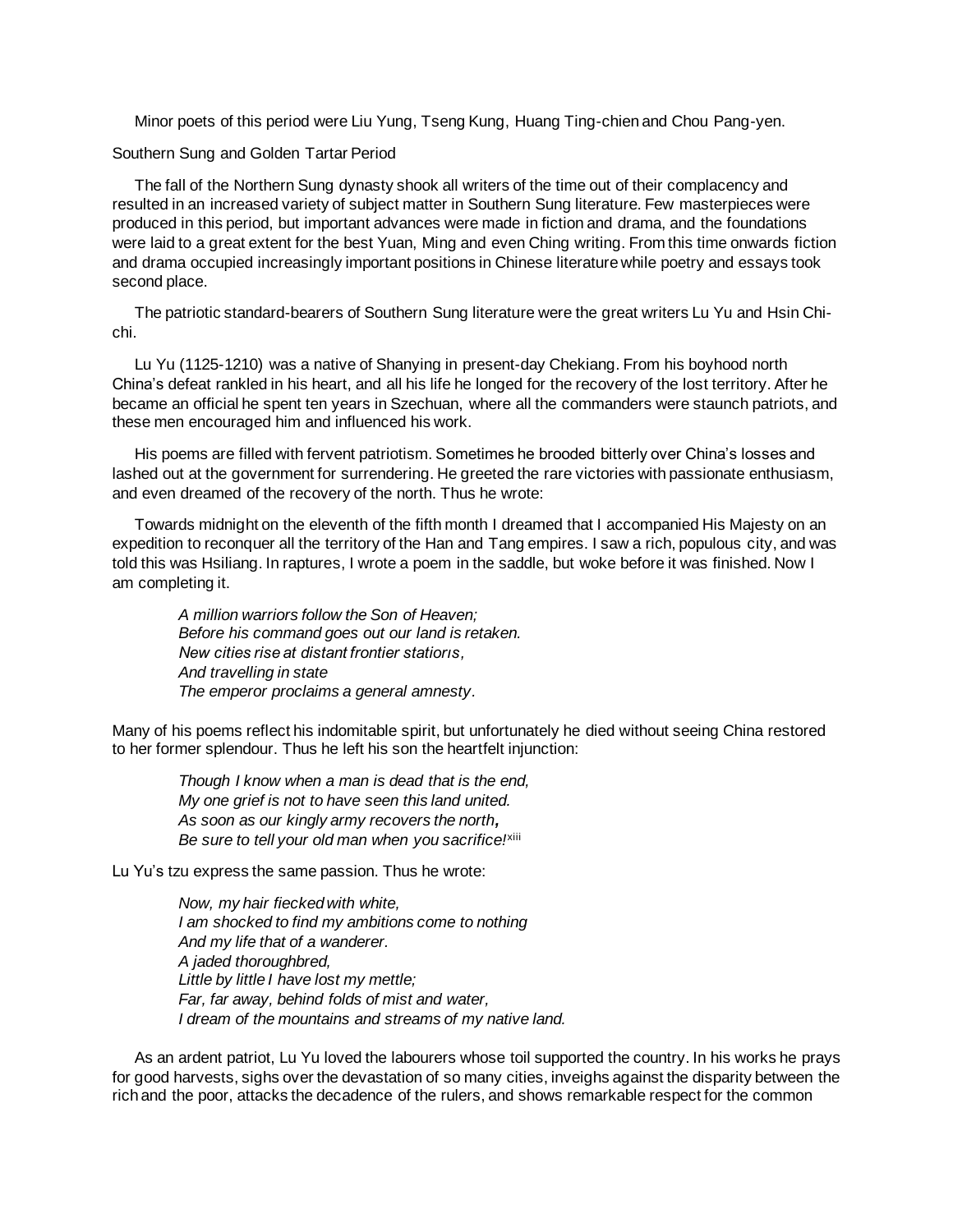people's opinions. He was not only with them in spirit, but lived very much as they did, cultivating his land himself.

*In midspring a farmer tills his fields And tends his mulberry trees. I plant the Linan mulberry To feed hundreds of sheets of silkworms. . . . South of my lodge I sow sesame, For three days, luckily, there is no rain, And getting up the fourth morning I find the earth already clothed mith green.* (From "A Country Cottage.")

In his poems we find detailed descriptions of husbandry and the great satisfaction of those who reap the fruits of their toil. In addition to working himself, Lu Yu brought up his grandchildren to understand the dignity of labour.

> *My grandsons, late home from school, With ruffled hair turn to the kitchen garden I wish you no rank or riches, But may you till the land!* (From "Farming.")

Lu Yu's works combine profound wisdom with beauty of form. His language is fresh and natural, and sometimes he uses colloquialisms. Unhampered by the strict rules of lu shih, he wrote many fine poems in this metre about love, friendship and the beauties of Nature. He is undoubtedly one of the greatest Sung poets.

Hsin Chi-chi (1140-1207) was a native of Tsinan in present-day Shantung. As a young man he fought with the guerrillas against the Golden Tartars, and like Lu Yu he looked forward all his life to the recapture of China's lost territory. Most of his *tzu* breathe a fervent love for his country:

*Wherı drunk, I trim the lamp to gaze at my sword; In dreams, I hear bugles sounding from camp to camp. Meat is sent eight hundred li — the whole length of the front — Luting carries across the lines, As in the field in autumn we train our troops.*

Occasionally in times of great difficulty he fell a prey to despair. He has written poems, too, when intoxicated with the beauty of Nature or the moonlight; but even these are filled with powerful feeling. Indeed his passion for beauty was one expression of his love for his country, which he longed to see powerful and at peace again. His was a versatile genius: he wrote splendid and tragic poems as well as soft, charming lyrics, but his

spirit is pre-eminently virile and heroic.

Lesser poets of the Southern Sung dynasty include Yang Wan-li, Fan Cheng-ta, Chen Liang, Chiang Kuei and Wen Tien-hsiang.

There were not many poets under the Golden Tartars. The most outstanding was Yuan Hao-wen, a native of Hsiujung in present-day Shansi, who lived from 1190 to 1257. He wrote of the rugged scenery of the north, of his bitterness, of the hardships of the peasants under the invaders, and of the fearful massacres and pillage which took place when the Mongols attacked the country. He describes the agony of countless captives:

*No cave in the mountain to hide us,*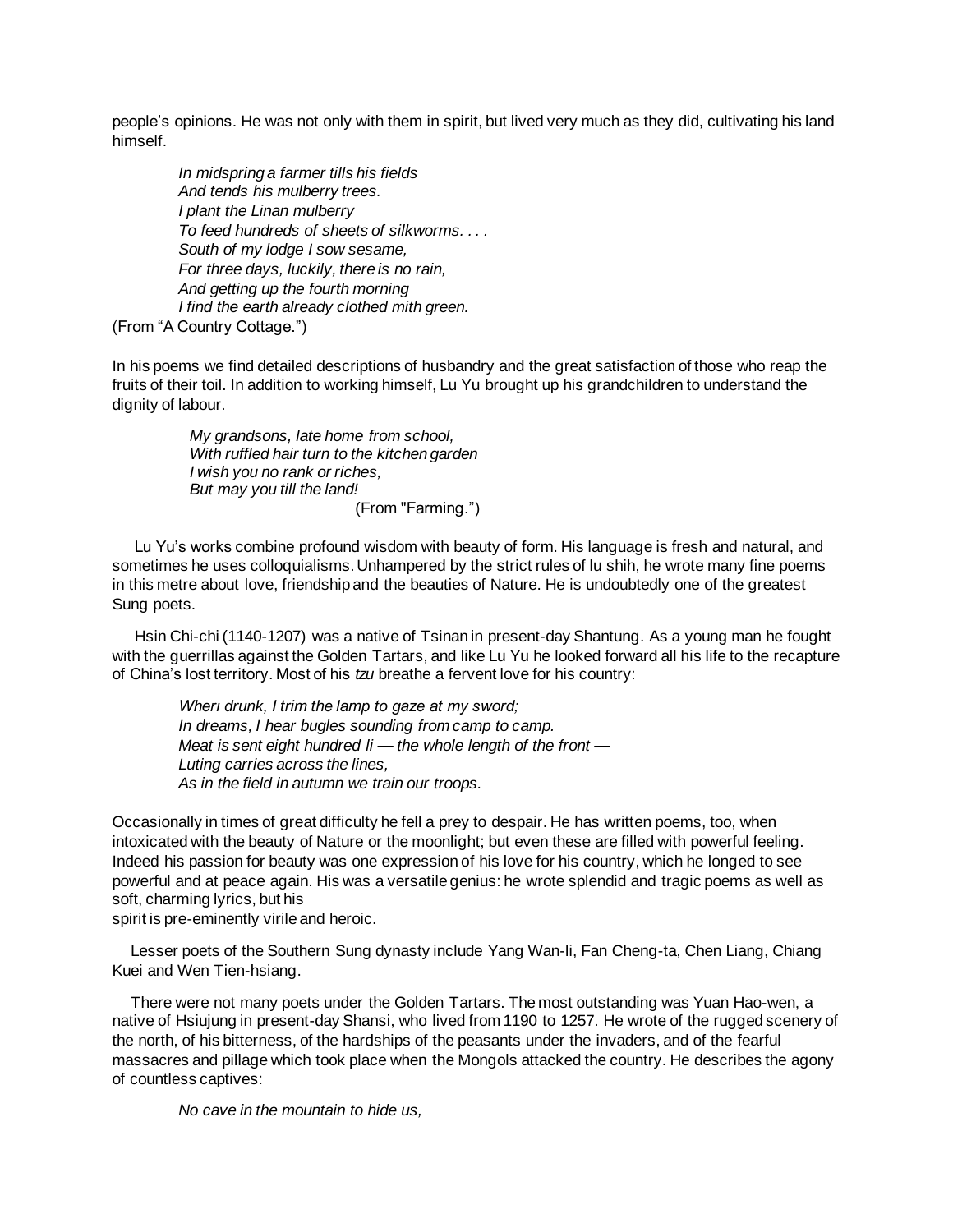*No boat to carry us across the river — A single enemy horseman Can take a thousand captives; And even if we live through this year, What of the next?*

*Flight after flight, Wild geese from south of the river! Men sing, men weep, Wild geese lament; When autumn comes the geese fly back, But will the captives from the south Ever see their homes again?*

His deeply moving poems bear certain resemblances to those of Su Shih and Hsin Chi-chi.

## **MING DYNASTY**

Some early Ming writers of san chu deserve attention, especially Wang Pan and Feng Wei-min. Wang Pan was **a** native of Kaoyu in Kiangsu, who was probably born in the middle of the fifteenth century and died at the beginning of the sixteenth. He loved to make trips into the country, and wrote enchanting descriptions of the beauties of Nature:

*The grazing cattle are dotted over the plain; The night is as bright as daylight. We lodge this evening under the vault of heaven, Wrapped in our fishermen's capes beneath the stars.*

Not all his poems are idyllic, however, for he wrote many lines such as these:

*Gongs sound for the festival, But a thousand households are sad, A thousand lament.* (From "The Lantern Festival.")

In such poems as "A Great Snowfall" we see how he hated the forces of reaction which "sowed suffering throughout the land."

Feng Wei-min (1511-1580?) was a native of Linchu in Shantung. As a young man he endeavoured to be a good official, but since the political conditions would not permit this he was finally forced to resign from his post. He wrote over four hundred san chu, most of them rich in social significance. Thus "Retiring from Office" sheds light on the law courts of the time:

*Whoever offends him comes to grief at once, Whoever angers him is ruined the selfsame day; Just, law-abiding citizens cannot escape; Those who love their country and people are struck down* — *Where is there any justice?*

Corruption revolted him, and in his satire "Heaven and Hell" he describes bribery as something pertaining to hell.

*Those with money must bring it quickly; Those with none need not be alarmed:*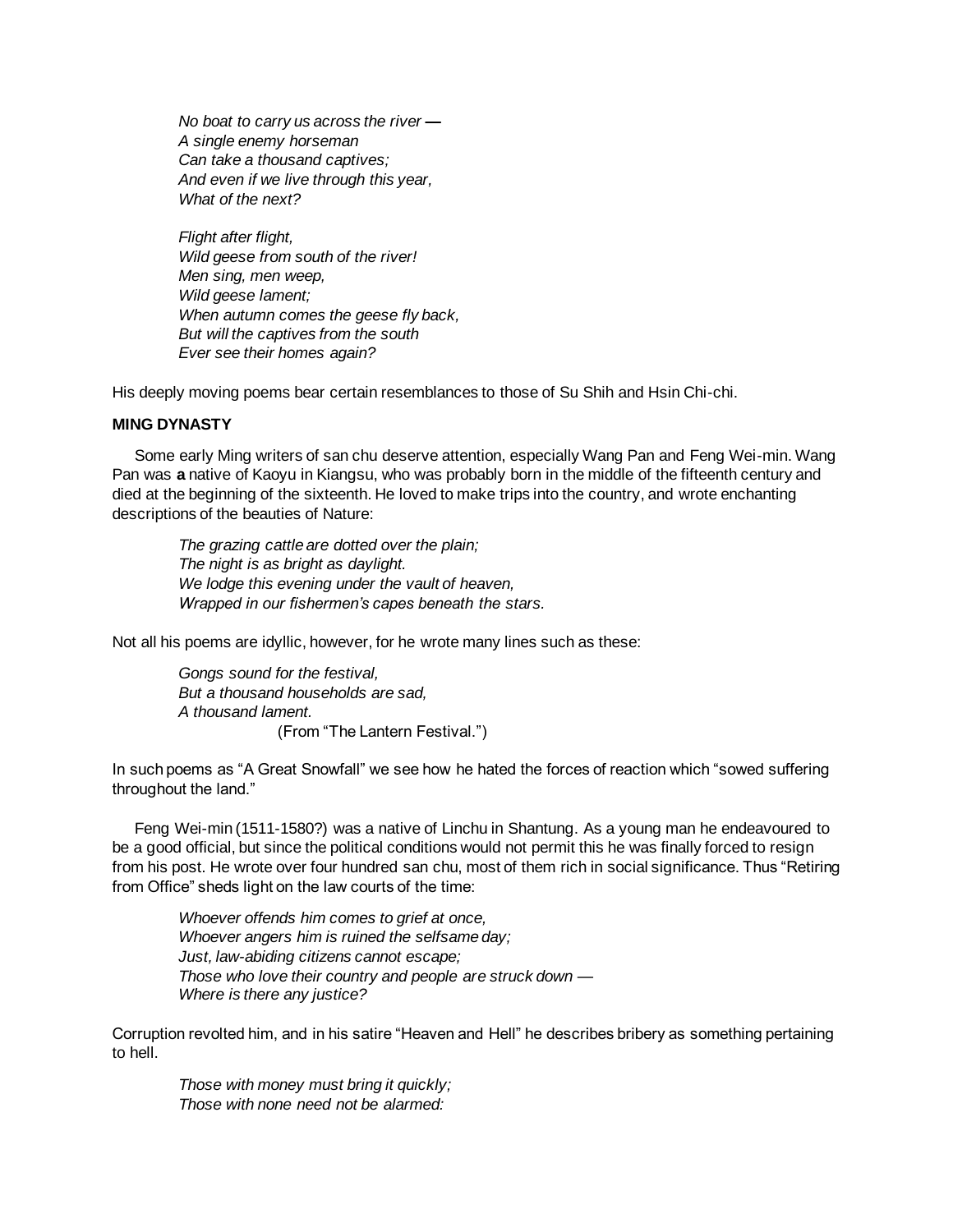*There are other ways to have your sentence repealed. Give me a gold or silver brick for my bridge, Oil for the vats by my stove, Or some sticks of wood or charcoal to heat my kang. If you cannot redeem yourself so, Give me that coat you have on!*

Feng Wei-min took a great interest in rural life and in farming. Once he celebrated the fail of timely rain in a verse:

*They're all out, the pea and bean* flowers, *And under the trellis golden gourds are swelling.* (From "Seasonable Rain.")

**Few** writers have identified themselves so completely **with** the peasants as Feng Wei-min, whose language is **also** taken from common speech and is lively, fresh and **concise. His** long poems are well constructed, logically **reasoned** and full of spirit. All these factors contributed **to make** his a distinctively virile style.

# 19TH CENTURY LITERATURE FROM THE OPIUM WAR TO THE MAY THE FOURTH MOVEMENT

The years between the Opium War of 1840 and the May the Fourth Movement of 1919 form the sixth and final stage in the history of classical Chinese literature.

In the latter half of the Ching dynasty, the capitalist countries of the West carried out ceaseless economic and military aggression against China. Thus the feudal society which had lasted for so many centuries collapsed, and China became a semi-feudal, semi -colonial country. At the same time changes took place in class relationships.

All this time the Chinese people continued to fight against aggression and tyranny. The Opium War was followed by the Taiping Revolution (1851-1864), the 1898 Refor-mation, the anti-imperialist Boxer rising (1899-1901), and the 1911 Revolution, to name only the largest revolts. So for the eighty years preceding the May the Fourth Movement, the Chinese people persisted in their struggle for democ racy. But owing to the weakness of the Chinese bourgeoisie and the lack of working-class leadership, the revolutionaries failed to gain their objective.

Almost without exception, the best writers of this period were sympathetic to the popular cause. The chief poets of these eighty years were Chang Wei-ping, Wei Yuan, Chu Chi and Huang Tsun-hsien. The first three depicted the truth about the First Opium War, revealing the stupidity and cowardice of the government and the courage of the people. Poems like "San Yuan Li" by Chang Wei-ping, "Recalling History" by Wei Yuan and "Contemporary Affairs" by Chu Chi were thoroughly realistic works. Huang Tsun-hsien was an important writer who aspired to start a "revolution in poetry" and founded the "modern" school. Most of the "modern" poems written at that time were somewhat superficial, yet Huang's work is outstanding for its patriotic feeling and close concern with the political and social realities of the time. His language is rich and natural. His poem "Lamenting Pyongyang" records the Chinese defeat at Pyongyang in Korea in 1894, and bitterly reproaches the generals who disgraced China.